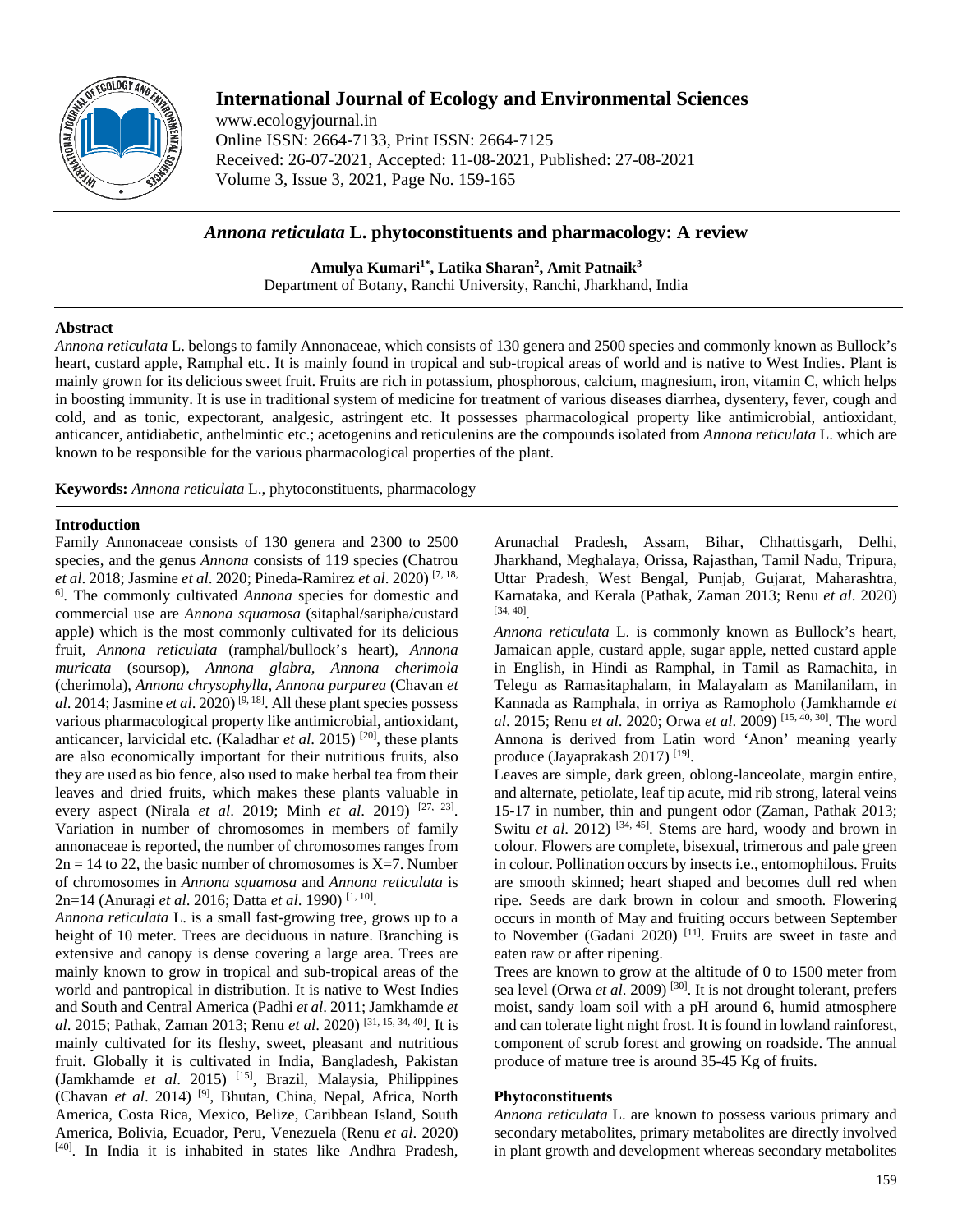help indirectly by providing defense mechanism against herbivory, insects and pathogen attack and also help in withstanding adverse stressful climatic conditions.

Leaf extract of plant are known to have following phytochemicals alkaloids, amino acids, flavonoids, glycosides, phenolic compound, proteins, steroids, triterpenoids, tannins, starch, saponins, anthraquinones, aleurone grains and inulin. (Mallick, Chandra 2020; Jayaprakash 2017)<sup>[21, 19]</sup>.

Stem bark extract consist of following phytochemicals like alkaloids, fats and oil, lignin, steroid, tannins, phenolic compounds and triterpene.

Seed's extract consists of following phytochemicals like alkaloids, carbohydrates, terpenoids, proteins, steroids, and phenols (Reddy *et al*. 2015) [39] .

Fruits consist of following phytochemicals like carbohydrates, terpenoids, proteins, steroids, tannins and phenols (Reddy *et al*. 2015) [39] .

Following compounds were isolated from leaf extracts of *Annona reticulata* L.; Annonaretin A, kaurenoic acid, taraxerol, βsitosterol, 16α-hydro-19-al-*ent*-kauran-17-oic acid, 6βhydroxystigmast-4-en-3-one, 17-acetoxy-16β-*ent-*kauran-19-oic acid, 16α-hydro-*ent*-kauran-17,19-dioic acid and (2S)-di-*O*methylquiritigenin (Reddy *et al*. 2015) [39] and GC-MS analysis gave following compounds Piperidine, 2-propyl-, Piracetam, Benzene, (1-methyl butyl), Palmitic acid, Mitoflaxone, Oleic acid, (1,1′bicylopropyl)-2-octanoic acid, 2 hexyl,-methyl ester, 3,4-dihydroxy-1,6-bis (3-methoxy-phenyl)-hexa-2,4-diene-1,6 dione, Cholesta-7,14-diene, 4H-1-Benzopyran-4-one, 2-(3,4 dimethoxyphenyl)-5-hydroxy-3,6,7-trimethoxy, 4-(4 nitrophenylazo)-benzoicacid, methoxycarbonylmethyl ester,<br>2.6.10.14-Hexadecatrienoic acid, and N-(4-2,6,10,14-Hexadecatrienoic acid, and Hydroxyphenyl)acetamide.

Acetogenins is a type of secondary metabolite exclusively found in family Annonaceae. They are characterised by C32 or C34 fatty acid chain with a terminal γ-lactone. Acetogenins shows some pharmacological activities antifeedant, antimicrobial, antiparasitic, antitumor, immunosuppressant, and pesticidal activities. Reticulatacin is a bioactive acetogenin isolated from *Annona reticulata* L. which shows prominent anti-tumour and anti-cancer activity (Saad *et al.* 1991)<sup>[42]</sup>.

Stem consists of compounds are N-trans-feruloyltyramine, N-pcpoumaroyltyramine and N-trans-caffeoyltramine, lignans, βsterol (Barbalho 2012)<sup>[3]</sup> GC-MS analysis of stem showed following compounds- 2,3-Dihydrobenzofuran (7.910%), Deconoin acid ethyl ester (14.730%), 2,3- Dimethoxysuccinicaciddimethyl ester (4.021%), 3-Hexadecyne (13.035%), Allo-Aromadendrene (1.970%), Allo-Aromadendrene (6.739%), Megastigmatrienone (1.901%), Arturmerone (3.952%), Oleicacid (10.028%), Gentisic acid (8.496%), and 13-Docosenamide (23.190%) (Wen *et al*. 2019) [47] .

# **Ethnomedicinal uses**

Almost every part of *Annona reticulata* L. are used in traditional system of medicine for treatment of various diseases, parts used are leaves, stem bark, fruit peel, fruits, root and root bark. Leaves are used as astringent, anthelmintic, antidysentery, antidiabetic and anti-diarrhea. Decoctions of leaves are given in treatment of worm infestations, gastritis and poultice of leaf were applied for abscesses, boils, ulcers, external and internal wounds (Nugraha

2019)<sup>[29]</sup>. Crushed leaves used in treatment of hysteria, dizziness and nausea. Bark is used as astringent and tonic. Seeds are used as astringent, vermifuge, and in treatment of diarrhea and dysentery. Seed oil is used to reduce inflammation. Unripe fruit is used as astringent, anthelmintic, anti-dysenteric, anti-diarrhea and used to treat fever and enlarged spleen, juice of unripe fruit used to treat insect bite. Ripe fruit used to kill lice, as expectorant, as coolant, as stimulant, as hair tonic and stop vomiting. Decoction of root is used as febrifuge and to relief toothache (Reddy *et al*. 2015) [39] .

#### **Pharmacological Activities Antioxidant activity**

Plants, plant derived products and compounds are known to mimic antioxidants to protect the cells from oxidative damage, treatment with plant derived compounds has increased the activity of naturally occurring antioxidant enzymes like catalase, superoxide dismutase, glutathione, peroxidase etc. (Banerjee *et al*. 2018) [2] . Increase in free radical concentration results in higher oxidative stress leading to various health complications like diabetes, cancer etc.

According to experimental study conducted by Parthiban *et al.* (2019) [32] on chloroform extract of *Annona reticulata* L. leaves for testing their antioxidant activity by using DPPH and ABTS free radical. The chloroform leaf extract showed free radical quenching activity with value of 99.2% and 71.0% at the concentration of  $1000\mu$ g/ml and  $IC_{50}$  value of 137.8 and 722.8µg/ml for DPPH and ABTS respectively (Pratibhan *et al*. 2019) [32] . Narayana *et al.* (2020) tested the antioxidant property of ethanolic extract of *Annona reticulata* L. leaves by OH, ROO and O<sub>2</sub> free radical scavenging assay, leaf extract showed no result for  $O_2$ <sup>-</sup> free radicals but showed significant result for OH and ROO free radicals with an  $IC_{50}$  value of 126.98 $\mu$ g/ml and 13.13 µg/ml respectively (Pineda-Ramirez *et al*. 2020) [36] . Jamkhande *et al.* (2016) <sup>[16]</sup> tested the antioxidant activity of methanolic leaf extract of *Annona reticulata* L. by DPPH and  $H<sub>2</sub>O<sub>2</sub>$  free radicals and the IC<sub>50</sub> value recorded were 52.08 $\mu$ g/ml and 70.06µg/ml respectively. Mondal *et al.* (2008) [26] evaluated the free radical scavenging property by using free radical DPPH, NO, and Superoxide at the concentration ranging from 10-100 µg/ml, the leaf extract showed the free radical scavenging property in dose dependent manner. The  $IC_{50}$  value for DPPH, NO, and Superoxide were 3.22, 170.01 and 25.12 µg/ml respectively. Biswas *et al.* (2012) [6] observed the antioxidant capacity of leaves extract with different solvents that is n-hexane, petroleum ether, methanol and chloroform. The antioxidant activity was tested by phosphomolybdenum method and Cupric Reducing Antioxidant Capacity (CPRAC) methanolic extract showed maximum antioxidant activity and petroleum ether showed the least activity.

Wen *et.al.* (2019) [47] tested the ethanolic seed extract of *Annona reticulata* L. which resulted in improved oxidative status in Streptozotocin induced diabetic rats by decreasing level of Malondialdehyde (MDA) and Nitric Oxide (NO) and increase activity of Superoxide dismutase (SOD), Catalase (CAT) and Glutathione peroxidase (GPx) by administration of ethanolic seed extract at the dose of 50 or 100 mg/kg for 45 days.

Jamkhande *et.al.* (2014) <sup>[17]</sup> had experimentally evaluated the antioxidant activity of methanol extract of roots by using DPPH free radical scavenging assay and  $H_2O_2$  radical scavenging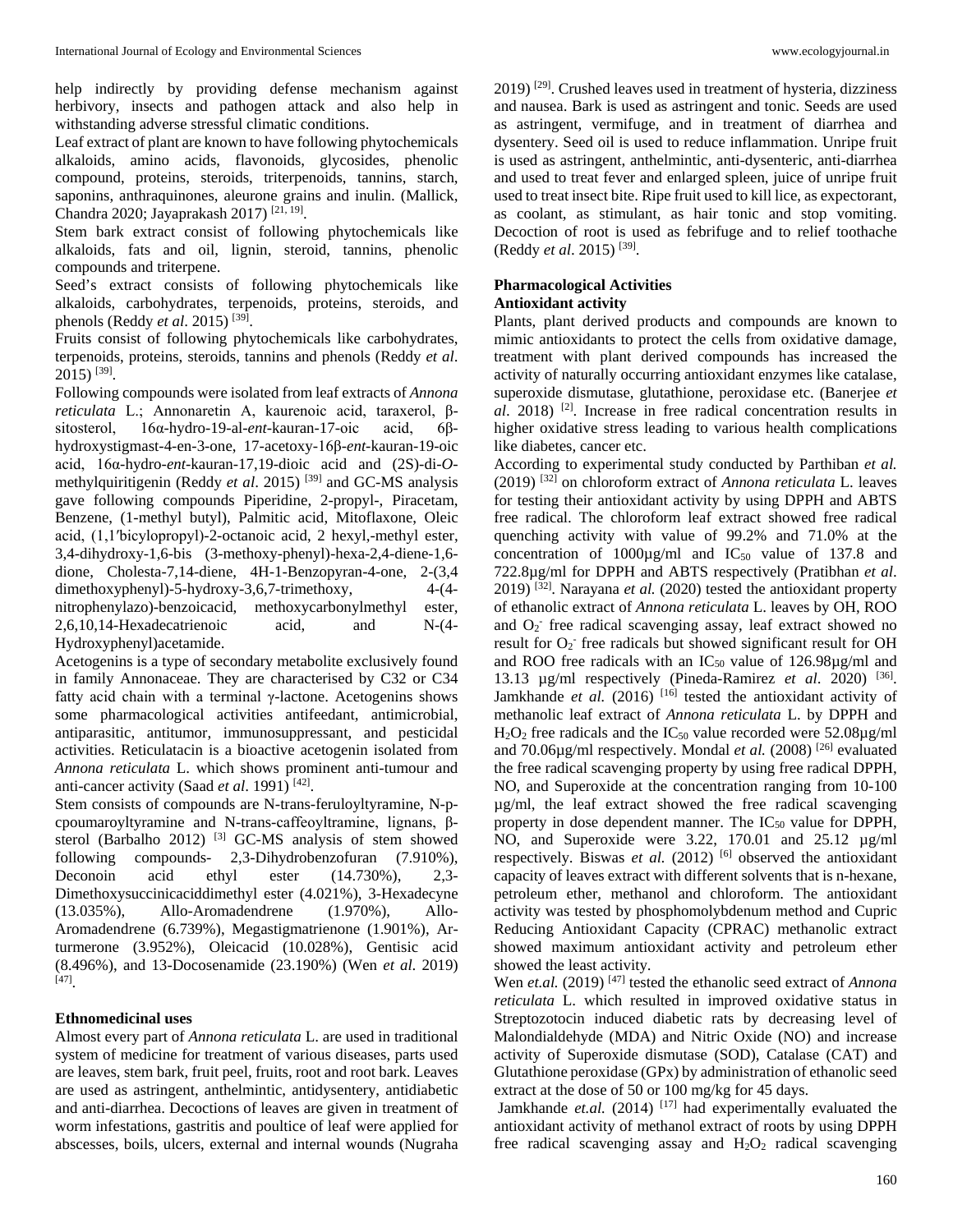activity assay at the concentration ranging from 20-100 µg/ml. The highest free radical scavenging activity was reported at concentration of 80µg and 100µg with activity percent of 42.60 and 47.92 respectively and  $IC_{50}$  value was  $108.71\mu g/ml$ . Whereas, high activity percent was reported for  $H_2O_2$  at the concentration of 80µg/ml and 100µg/ml with percent activity of 51.19 and 55.95 respectively and  $IC_{50}$  value of 80.08 $\mu$ g/ml.

# **Antimicrobial activity**

Padhi *et al.* (2011)<sup>[31]</sup> tested the methanolic and aqueous extract of *Annona reticulata* L. leaves for their antibacterial potential against different bacterial strains, extract showed zone of inhibition against *Bacillus subtilis, Staphylococcus aureus, Vibrio alginolyticus* but no zone of inhibition reported for *Escherichia coli* and *Pseudomonas aeruginosa.*

Jamkhande *et al.* (2014)<sup>[17]</sup> studied the antibacterial activity of methanolic root extract of *Annona reticulata* L. using agar cup diffusion method against gram negative bacteria *Escherichia coli, Salmonella typhi, Pseudomonas aeruginosa* and gram-positive bacteria *Staphylococcus aureus, Bacillus subtilis, Bacillus cereus.* Root extract showed antibacterial activity against all the above-mentioned bacteria with zone of inhibition ranging from 20 mm to 29 mm and maximum zone of inhibition was obtained for *Bacillus cereus.* For antifungal test poison plate method was used against *Aspergillus niger, Penicillium chrysogenum, Fusarium moneliforme, Trichoderma viride,* and *Candida albicans.* Root extract showed antifungal activity against all the tested fungi but were highly effective against *Trichoderma viride*  and *Candida albicans.*

Sangeetha V.S. *et al.* (2016)<sup>[43]</sup> performed antimicrobial studies on hexane, ethyl acetate, acetone, ethanol and water extract of pericacp of mature and immature fruits of *Annona reticulata* L., extracts were tested against *Bacillus subtilis, Enterococcus faecalis, Staphylococcus aureus, Escherichia coli, Pseudomonas aeruginosa and Proteus vulgaris.* Among various extracts ethanolic extracts were found to be most effective whose extract with unripe pericarp showed efficacy against all bacteria except *Staphylococcus aureus* whereas, ethanolic extract of ripe pericarp were effective against all bacteria. Fungal strains used were *Aspergillus fumigatus, Aspergillus niger* and *Penicillium chrysogenum.* Ethanolic extract of unripe pericarp were effective against all fungi but ethanolic extract of ripe fruit pericarp were not effective against *Aspergillus fumigatus.*

Jamkhande *et.al.* (2016)<sup>[16]</sup> tested the leaf extract against gram negative bacteria *Staphylococcus aureus, Staphylococcus epidermidis, Proteus vulgaris,* and gram-positive bacteria *Bacillus subtilis, Escherichia coli, Pseudomonas aeruginosa, Klebsiella pneumonia, Salmonella typhi* for its antibacterial property by agar well diffusion method. Methnolic extract were effective against all strains but not against *Staphylococcus epidermidis*, n-butanol fractions were effective against all the strains except *Staphylococcus epidermidis, Escherichia coli,* and *Pseudomonas aeruginosa,* chloroform fractions were effective against all the strains, Acetone fractions were not effective against *Proteus vulgaris* and *Pseudomonas aeruginosa.* The maximum zone of inhibition was shown by chloroform fraction against *Bacillus subtilis.* All extracts showed zone of inhibition against fungal strains *Candida albicans, Saccharomyces cerevisiae, Candida blanki,* and no zone of inhibition were reported for *Aspergillus niger, Aspergillus flavus, Vestilago* 

*myditis* and *Microsporum canis.* Maximum zone of inhibition shown by acetone fraction against *Aspergillus niger.*

Parthiban *et.al.* (2018)<sup>[33]</sup> had synthesized silver nanoparticles from the aqueous extract of *Annona reticulata* L. leaves, which were tested for its antibacterial activity by agar well diffusion method against *Staphylococcus aureus, Pseudomonas aeruginosa, Bacillus cereus*, *Escherichia coli* and antifungal activity against *Candida albicans,* silver nanoparticle showed significant zone of inhibition and hence their antibacterial and fungal property.

Extract of leaf and pericarp showed antimicrobial activity against wide range of gram positive and gram-negative bacteria and fungi also.

#### **Analgesic and CNS depressant**

The analgesic activity was studied using hot-plate method in swiss albino mice, mice were injected with 100mg/kg of petroleum ether extract, ethyl acetate extract and methanol extract of *Annona reticulata* L. bark and Pentazocin (20mg/kg) was used as standard drug. All the extract showed significant result for its analgesic activity. Petroleum ether extract showed its peak activity between 60-120 minutes (Bhalke, Chavan 2011) [4] .

CNS depressant activity of *Annona reticulata* L. bark was tested by studying the locomotors activity and pentobarbitone sleeping time. Locomotor activity was studied by injecting 100mg/kg of bark extract and standard drug used was Diazepam (2mg/kg). All the extracts were successful in decreasing locomotor activity, decrease in locomotor activity started at 30 minute and continued up to 180 minutes. For testing pentobarbitone sleeping activity animals were injected with extract at the dose of 100mg/kg, all the extracts significantly increased the sleeping time and compared with standard drug pentobarbitone sodium (40mg/kg). Increase in sleeping time and decrease in locomotor activity shows that the bark extracts are effective CNS depressant.

#### **Larvicidal activity**

Parthiban *et.al.* (2018)<sup>[33]</sup> had synthesized silver nanoparticles from the aqueous extract of *Annona reticulata* L. leaves, which were tested for its larvicidal activity against early instar larvae of *A. aegypti* at the concentration of 3-20µg/ml with an exposure for 24hr. Maximum mortality rate was obtained at concentration of 15µg/ml (Pratibhan *et al*. 2018) [32] .

Mohankumar *et al.* (2016)<sup>[24]</sup> screened nine methanolic plant extract against *Aedes aegypti* and *Anopheles stephensi* which includes *Passiflora foetida, Annona glabra, Cosmos bipinnatus, Laurus nobilis, Abutilon indicum, Gossypium herbaceum, Annona reticulata, Hyptis suoveolens* and *Thespesia populnea,*  among all the tested plants *Annona reticulata* showed most significant larvicidal activity with  $LC_{50}$  value of 95.24ppm against *Aedes aegypti* and 262.71 against *Anopheles stephensi.*

# **Antiplasmodial activity**

Yamthe *et al.* (2015)<sup>[48]</sup> tested the crude ethanol,  $H_2O$  and  $CH_2Cl_2$ extract of *Annona muricata* (pericarp, root and stem bark) and *Annona reticulata* (leaf, twig, root, stem bark, root and fruit) for antiplasmodial activity against *Plasmodium falciparum* with an IC50 value ranging from 0.29-1.90 µg/ml (Yamthe *et al*. 2015) [48] .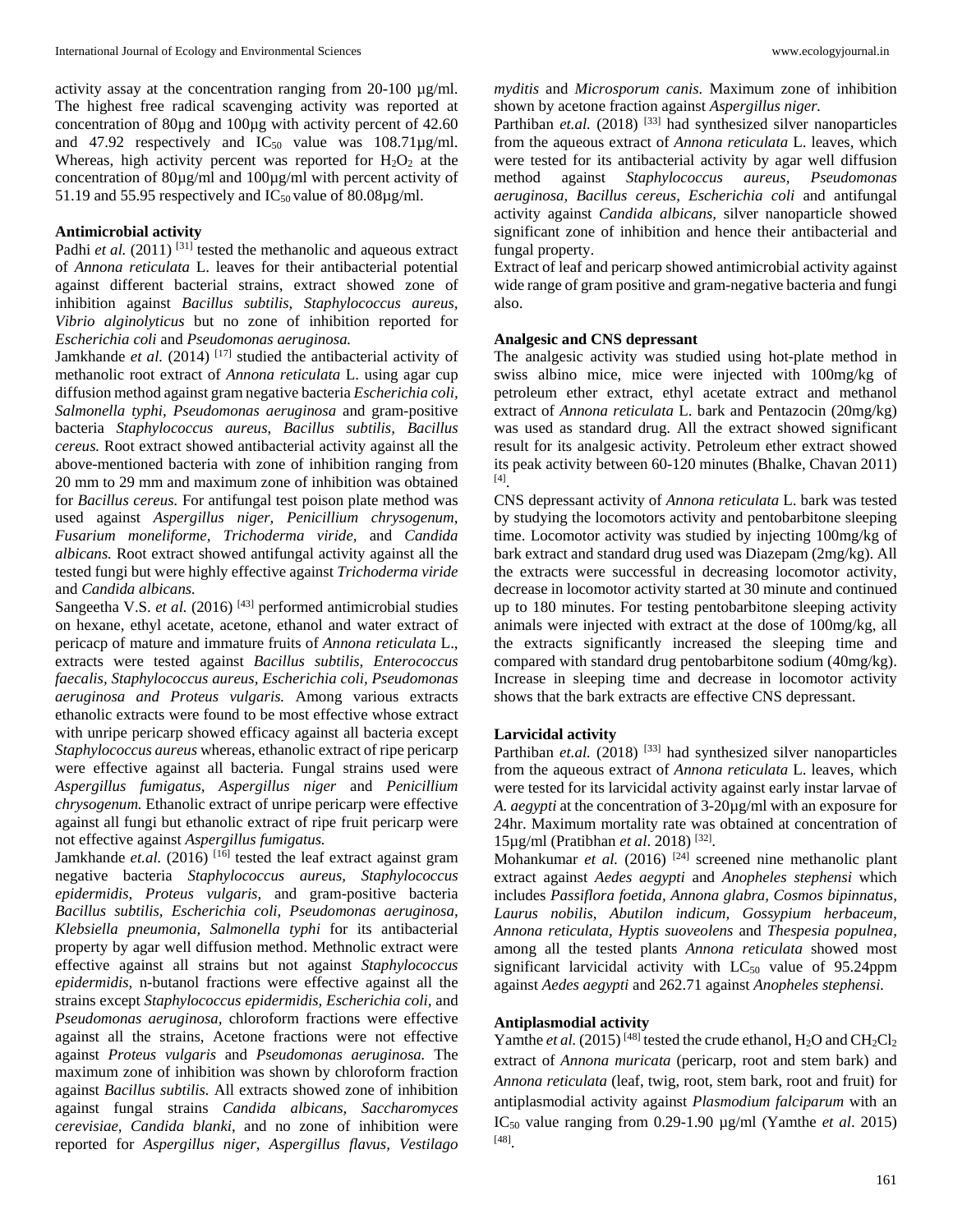#### **Antidiabetic activity**

Many plants are known to possess antidiabetic property which thought to be because of presence of more than one bioactive compound that help to improve blood glucose level along with other problems associated with it like hyperlipidemia, improved insulin secretion, exerted antioxidant effect and improve renal dysfunction (Pereira *et al*. 2019) [35] .

Rahman *et al.* (2011)<sup>[38]</sup> has experimentally evaluated the crude methanolic extract of *Annona reticulata* Linn. leaf for its antidiabetic activity by their application on diabetes induced Swiss albino male mice for treatment of diabetes at the dose of 50mg/kg, 100mg/kg, 200mg/kg and 400mg/kg resulted in decrease of serum glucose level by 34.8%, 37.0%, 49.6% and 56.1% respectively in a dose dependent manner.

Treatment of Streptozotocin induced wstar albino rats by Hydro-Alcoholic extract of *Annona reticulata* Linn. (HAAR) leaf showed a significant decrease in glucose level at the dose 200mg/kg HAAR, 400mg/kg HAAR and Metformin by percent decrease of glucose level 16.08%, 30.47%, and 36.33% respectively. At start of treatment the percent decrease of blood glucose level was 1.94%, 6.43% and 25, 31% for doses 200mg/kg HAAR, 400mg/kg HAAR and Metformin respectively but it increased to 40.05%, 47.36% and 43.06%. It showed that the antidiabetic effect of 400mg/kg HAAR is similar to the standard antidiabetic drug Metformin. 400mg/kg HAAR has significantly decreased the triglyceride and cholesterol level (Rout *et al*. 2013) [41] .

Streptozotocin induced wistar male rats were treated with ethanolic extract of *Annona reticulata* Linn. seeds for 42 days have given significant results in decreasing the glucose level at two doses i.e., 50mg/kg and 100mg/kg. It has proven effective in treating diabetes by improving insulin secretion, glucose tolerance and reduced blood glucose level. It helps in restoring the shape and size of islet cells of pancreas thus increasing insulin secretion. Islet cells consist of  $\alpha$ -cells,  $\beta$ -cells, and  $\gamma$ -cells, they secret glycogen, insulin and somatostatin, these three hormones help in glucose metabolism. It also improves kidney histology and function by healing glomerular injury and significant decrease in urine volume and urinary protein, reduced serum creatinine, and uric acid (Wen *et al*. 2019) [47] .

#### **Anti-cancer activity**

Acetogenins are the secondary metabolite which are mainly found in members of family Annonaceae which prominent anticancer activity which have given significant results in in-vivo model. [15] Isolated acetogenins are found to be effective even at low concentration doses in tumour causing cells and hence can prove effective in cancer treatment (Nugraha 2019; Quilez *et al*. 2018) [29, 37] .

# **In-vitro cytotoxic and recombinant caspases inhibitory activity**

Shade dried leaves of *Annona reticulata* were powdered and extracted using Soxhlet apparatus with solvents like petroleum ether, chloroform and methanol. Methanol extract of *A. reticulata*  leaves were used to investigate its cytotoxic activity against three cell lines Caco-2 (human colorectal adenocarcinoma), Hep G2 (human hepatocellular carcinoma) and HEK (human kidney carcinoma). Caspases inhibitory activities were studied for initiator caspase (caspase-9) and execuitner caspase (caspase-3 and 6). Methanol extract showed significant cytotoxic activity against Caco-2 and Hep G2 cell lines in a dose dependent manner while no effect for HEK up to a concentration of  $20\mu g/ml$ . Methanol extract showed inhibition against caspase-6 and 9 with inhibition percent of 66.64% and 87.03% respectively for concentration of 10 µg/ml but failed to show inhibition against caspase-3 (Mondal *et al*. 2007) [25] .

# **Anti-proliferative activity against cancer cell lines**

To test the anti-proliferative activity of Annonin-I MTT assay was performed against HCT-16 cell lines (colorectal cancer cells) it inhibited the cell growth by least value of 46% and maximum value of 90%, GI50 value was recorded at 76.13 µM. The mode of mechanism of action of acetogenins was considered as inhibition of mitochondrial NADH dehydrogenase enzyme which regulates the process of electron transport chain thus inhibiting the energy synthesis leading to cell death (Ghosh, Mohideen 2020) [12] .

Ethanol extract of *Annona reticulata* roots were tested by MTT assay for their antiproliferative activity on different cancer cell lines A-549 (Human lung carcinoma), K-562 (Human chronic Myelogenous Leukemia Bone Marrow), *HeLa* (Human cervix) and *MDA-MB* (Human Adenocarcinoma Mammary Gland). Three aporphine alkaloids, liriodenine, norushinsunine, reticuline and one acetogenin, neoannonin were isolated from ethanol extract of root. Isolated aporphne alkaloids and acetogenin compounds showed cytotoxicity against different cancer cell lines in dose dependent manner, out of all isolates neoannonin showed maximum cytotoxicity activity with  $IC_{50}$  value ranging between 5.8 to 6.9 µg/ml. It has been concluded that the cytotoxic activity of these compounds is due to presence of hydroxyl group in their structure (Suresh *et al.* 2012)<sup>[44]</sup>.

#### **Activity against skin cancer**

The main cause of skin cancer is estimated to be exposure to UV rays but other than UV radiation there are some other factors which results in induction of skin cancer these are polycyclic aromatic hydrocarbons, arsenic, tar, raw paraffin and some viruses. To test the activity of *Annona reticulata* methanol root extract against skin cancer swiss albino mice were induced with cancer using chemical carcinogen DMBA with concentration of 25µg in 0.1mL of Acetone for a period of six weeks (twice in a week). For treatment of mice a topical was prepared loaded with methanol root extract, mice were treated with the topical gel for 4weeks once in a day with amount 20g/kg of body weight. Animals treated with topical gel depicted a decrease in the size of keratinocyte pearl which shows that methanolic root extract was effective in treatment of skin carcinoma (Bharadwaj *et al*. 2019) [5] .

### **Wound healing activity**

The wound healing property of the *Annona reticulata* leaves were tested *in vitro* by cell proliferation assay (MTT assay), cell migration assay (scratch assay), western blot to test the expression of various growth factors (TGF-β, VEGF, and CTGF), proteins (SMAD2, SMAD3, α-SMA), phospho-AkT and phospho-FAK and gelatin zymography to detect MMP-2 and MMP-9 activity. And for *in vivo* evaluation streptozotocin induced diabetic swiss albino mice were used. Ethanol extract of leaves were effective in cell proliferation and migration of cells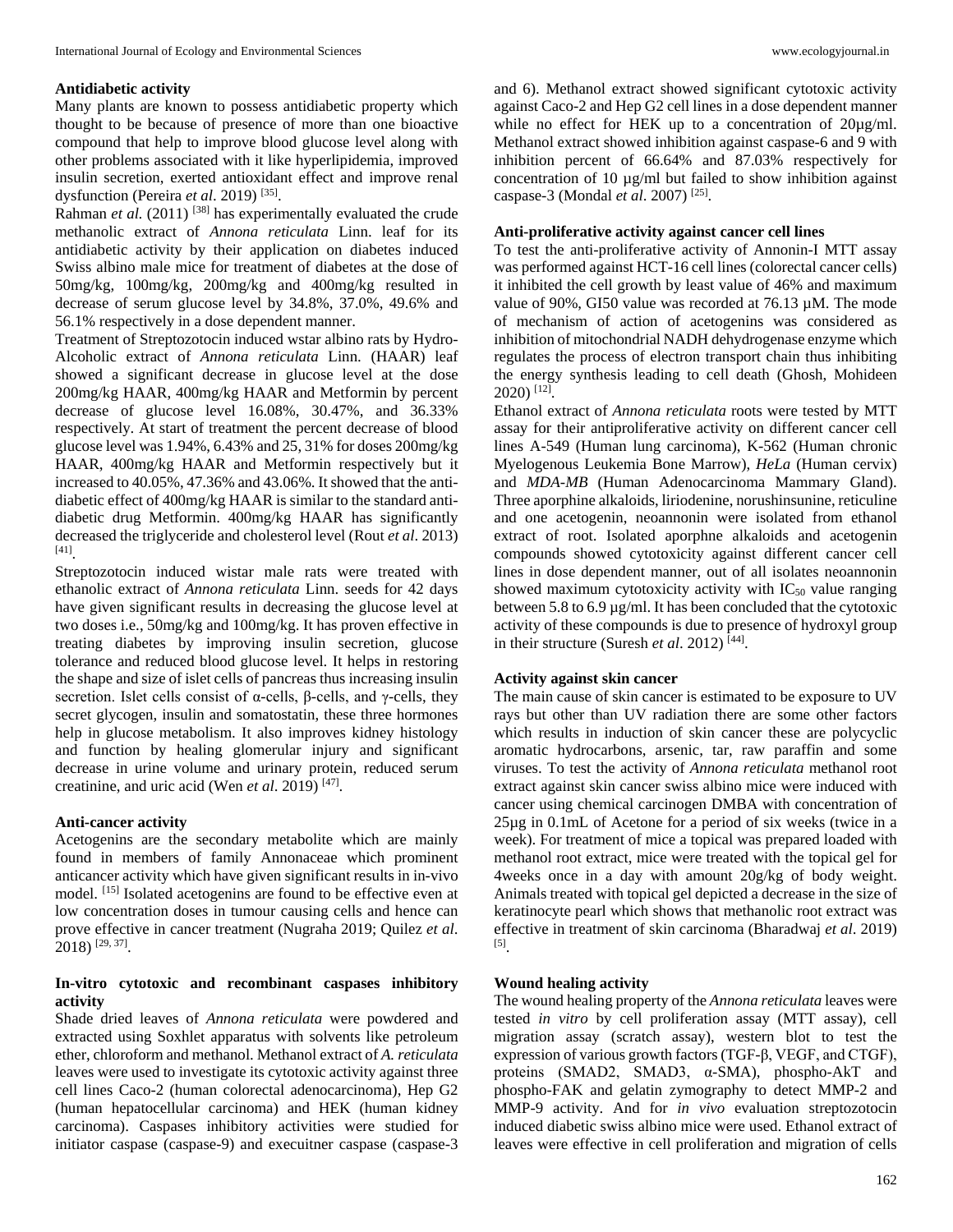associated with wound healing, highest proliferation was reported at concentration 20µg/ml. Results were significant and positive for MTT assay and scratch assay. Ethanol extract has stimulated the expression of phospho-AkT, phospho-FAK, MMP-2 and MMP-9. Animals treated with plant extract at the dose of 150mg/kg body weight for 14 days had shown wound closure up to 98.7%. The recordings showed that the plant extract has promising wound healing property (Mazumdar et al. 2019)<sup>[22]</sup>.

#### **Anthelmintic activity**

Nirmal *et al*. (2010) [28] used Indian adult earthworm (*Pheretima prosthuma*) for evaluating the anthelmintic property of ethanol extract of *Annona reticulata* leaves. The extracts were further fractioned with ethanol, petroleum ether, chloroform and ethyl acetate, ethanol extract showed maximum anthelmintic activity at concentration 20mg/ml. Column chromatography of ethanol fraction was performed which gave three fractions out of which fraction 2 took least time to paralyze the earthworm.

Chavan *et al*. (2020) [8] used vermicompost earthworm (*Eisenia fetida)* to test anthelmintic property of *Annona reticulata* leaves. Saline water was used to prepare ethanolic extract of concentration 10mg/ml, 20mg/ml and 30mg/ml. Extract showed the anthelmintic activity in dose dependent manner, time required to cause paralysis ranges from 15.1 to 7.5 minutes and for death 18.2 to 9.15 minutes. Least time was required by extract concentration 30mg/ml to cause paralysis and death.

### **Inhibitory effect on NO production**

Leaves were extracted with methanol and crude extract was suspended with n-hexane, purification of n-hexane fraction by column chromatography yielded annonaretin, kaurenoic acid, taraxerol, β-sitosterol, 16α-hydro-19-al-*ent*-kauran-17-oic acid, 6β-hydroxystigmast-4-en-3-one, 17-acetoxy-16β-*ent-*kauran-19 oic acid and purification of ethyl acetate fraction gave 16α-hydro*ent*-kauran-17,19-dioic acid and (2S)-di-*O*-methylquiritigenin. The compounds kaurenoic acid, taraxerol, 16α-hydro-19-al-*ent*kauran-17-oic acid, 6β-hydroxystigmast-4-en-3-one, 17-acetoxy-16β-*ent-*kauran-19-oic acid and 16α-hydro-*ent*-kauran-17, 19 dioic acid significantly decreased NO production in dose dependent manner in RAW 264.7 cells, the  $IC_{50}$  value of these compounds ranges from 48.6 to 99.8 µM (Thang *et al*. 2013) [46] .

#### **Antinociceptive activity**

Swiss albino male mice were used to test the antinociceptive activity of *Annona reticulata* leaves methanolic extract, mice were administrated with dose of 50, 100, 200, and 400 mg extract per kg body weight they reduced the number of writhing by 47.0, 55.1, 67.3 and 69.4% respectively. Leaf extract exhibited the antinociceptive activity in dose dependent manner and significant analgesic activity is expected from the plant extract of *Annona reticulata* (Islam *et al*. 2012) [13] .

### **Conclusion**

*Annona reticulata* L. member of family Annonaceae is ethnomedicinally very important which is being used as medicine for treatment of various diseases by traditional practitioners which has been seeking the attention of researcher to evaluate these ethnomedicinal properties scientifically. This plant has been explored widely for their pharmacological properties which have been proven scientifically by many workers. The plant is

now known to possess many pharmacological properties like antimicrobial, antioxidant, anticancer, antidiabetic, anthelmintic, larvicidal etc. The acetogenin derived from *Annona reticulata* L. is known to possess potent anticancer potential which has been proved in in-vivo models and cancer cell lines, and found to be effective at low dose concentration. Since plant derived compounds are safe for use as drug, they can be preferred over synthetic medicines, although natural compounds can also be proved toxic so it is suggested to go through toxicity test of the plants.

#### **References**

- 1. Anuragi H, Dhaduk HL, Kumar S, Dhruve JJ, Parekh MJ, Sakure AA. "Molecular Diversity of *Annona* Species and Proximate Fruit Composition of Selected Genotypes", 3 Biotech,2016:6:204.
- 2. Banerjee J, Das A, Sinha M, Saha S. "Biological Efficacy of Medicinal Plants Extracts in Preventing Oxidative Damage", Oxidative Medicine and Cellular Longevity, 2018.
- 3. Barbalho M Sandra, Alvares Goulart, Ricardo de, Maria Vasques Farinazzi-Machado, Flavia da Silva Soares de Souza, Maricelima, Cincotto dos Santos Bueno *et al*. "Annona sp: Plants with Multiple Applications as Alternative Medicine - A Review", Current Bioactive Compound,2012:8:277-286.
- 4. Bhalke RD, Chavan MJ. "Analgesic and CNS Depressant Activities of Extracts of Annona Reticulata Linn. Bark", Phytopharmacology,2011:1(5):160-165.
- 5. Bharadwaj R, Haloi J, Medhi S. "Topical Delivery Of Methanolic Root Extract Of *Annona Reticulata* Against Skin Cancer", South African Journal of Botany,2019:124:484- 493.
- 6. Biswas S, Shahriar M, Khanam JA, Ahsan CR. "Investigation Of Antioxidant, *In-Vitro* Cytotoxicity, And *In-Vivo* Antitumor Effects Of Leaf Extracts Of *Annona Reticulata*", Bangladeshi journal of Microbiology,2012:29:70-74.
- 7. Chatrou L, Erkens RH, Richardson JE, Saunders RMK. "The Natural History of Annonaceae", Botanical Journal of Linnean Society,2018:169:1-4.
- 8. Chavan AB, Chavan RR, Mohite SA, Dhanavade SS, Pawar S. "Study of Anthelmintic Potential of Ethanolic Extract of *Annona Reticulata* Linn. Leaves", World Journal of Pharmacy and Pharmaceutical Sciences,2020:9(5):1352- 1360.
- 9. Chavan SS, Shamkuwar PB, Damale MG, Pawar DP. "A Comprehensive Review on Annona Reticulata", International Journal of Pharmaceutical Sciences and Research,2014:5(1):45-50.
- 10. Datta PC, De B. "Karyology of Some Indian Annonaceae", Cytologia,1990:55:187-196.
- 11. Gadani M, Jeni G. "*Annona reticulata",* E-flora of Ghandhinagar, 2020.
- 12. Ghosh S, Mohideen HS. "Annonaceous Acetogenin Annonin – I Inhibits HCT 116 Colorectal Cancer Cells Proliferation by Acting on Mitochondrial NADH Dehydrogenase-1", Bioscience Biotechnology Research Communications, 2020, 13(2).
- 13. Islam MdR, Rahman SkM, Ahmed M, Das PR, Islam T, Kabir MH *et al*. "Antinociceptive Activity Studies With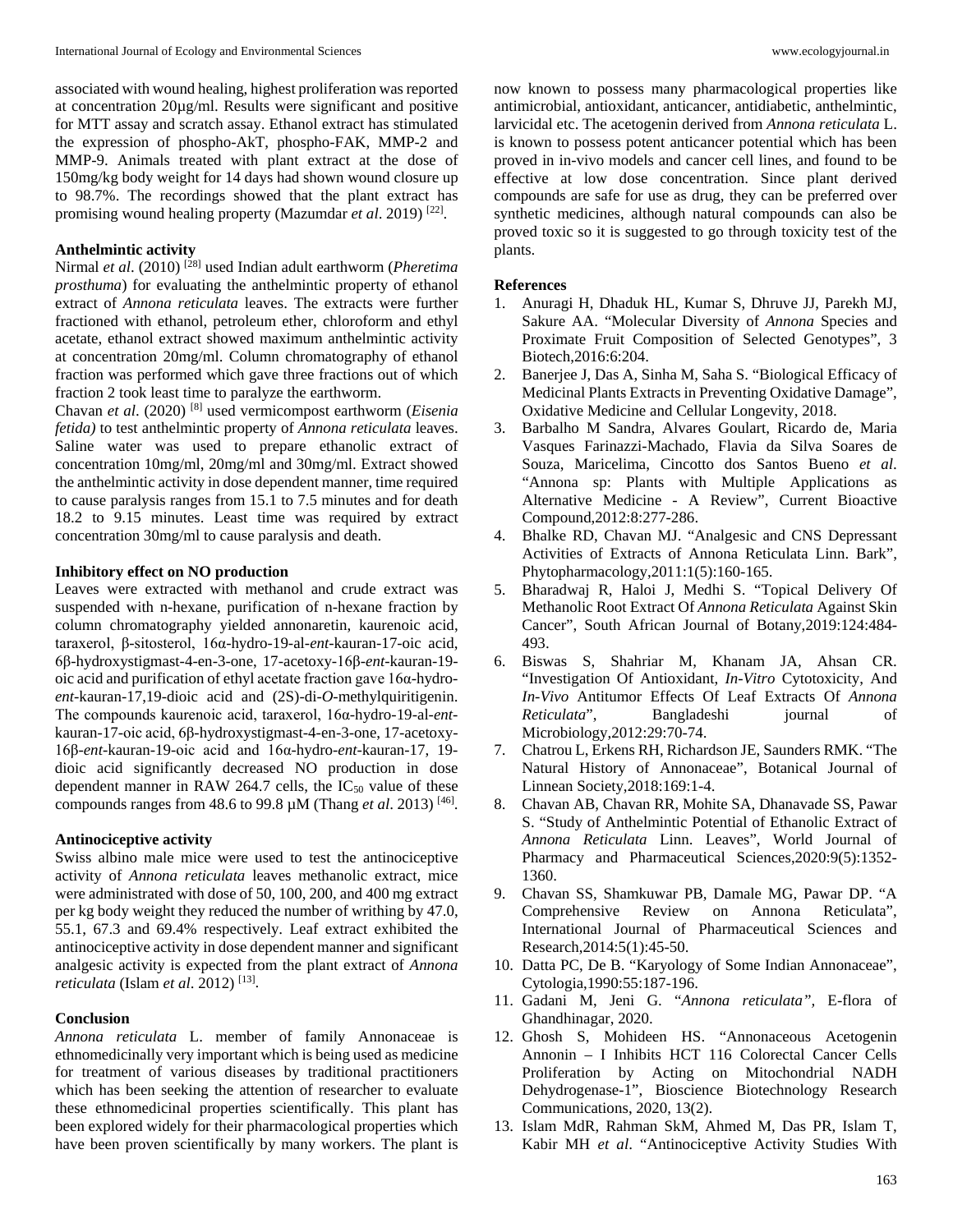Methanol Extract Of *Annona Reticulata* L. (Annonaceae) And *Carissa Carandas* L. (Apocynaceae) Leaves In Swiss Albino Mice" Advances in Natural and Applied Sciences,2012:6(8):1313-1318.

- 14. Jacobo-Herrera N, Perez-Plasencia C, Castro-Torres VA, Martinez-Vazquez M, Gonzalez-Esquinca AR, Zentella-Dehesa A. "Selective Acetogenins and Their Potential as Anticancer Agents", Frontiers in Pharmacology, 2019:10:783.
- 15. Jamkhande PG, Wattamwar AS. "*Annona Reticulata* Linn. (Bullock's Heart): Plant Profile, Phytochemistry and Pharmacological Properties", Journal of Traditional and Complementary Medicine,2015:5:144-152.
- 16. Jamkhande PG, Wattamwar AS, Kankudte AD, Tidke PS, Kalaskar MG. "Assesment of *Annona Reticulata* Linn. Leaves Fractions for Invitro Antioxidative Effect and Antimicrobial Potential against Standard Human Pathogenic Strains", Alexandria Journal of Medicine,2016:52:19-25.
- 17. Jamkhande PG, Wattamwar AS, Pekamwar SS, Chandak PG. "Antioxidant, Antimicrobial Activity and *In Silico* PASS Prediction of *Annona Reticulata* Linn. Root Extract", Beni-Suef University Journal of Basic and Applied Sciences,2014:3:140-148.
- 18. Jasmine AJ, Nirmalatha JD. "Medicinal and Traditional Uses of *Annona* Fruits – Review Article", International Journal of Science and Research,2020:9(5):1171-1176.
- 19. Jayaprakash A. "Phytochemicals, Antimicrobial and Antioxidant Properties of *Annona reticulata* Linn." Journal of Academia and Industrial Research,2017:6(6):90-95.
- 20. Kaladhar DSVGK, Duddukri GR, Yarala NS. "Phytochemical Analysis, Antioxidant and Antimicrobial Activities from Raw Fruit Peel Crude Extracts of *Annona squamosa* Linn." World journal of Pharmacy and Pharmaceutical Sciences, 2015, 4(1).
- 21. Mallick S, Chandra G. "Biochemical Profiling of Primary and Secondary Metabolites of *Annona reticulata* Leaf with their Seasonal Fluctuation", Recent trends in biochemistry, 2020.
- 22. Mazumdar S, Ghosh AK, Dinda M, Das AK, Das S, Jana K *et al*. "Evaluation Of Wound Healing Activity Of Ethanol Extract Of *Annona Reticulata* L. Leaf Both *In-Vitro* And *In-Vivo* And In Diabetic Mice Model", Journal of Traditional and Complementary medicine, 2019.
- 23. Minh NP, Vo TT, Kieu TT, Bich VT, Trinh LTM, Tuyen BV. "Drying of *Annona reticulata* for Production of Herbal Tea", Journal of Pharmacological Science and Research,2019:11(4):1479-1482.
- 24. Mohankumar TK, Shivanna KS, Achuttan VV. "Screening of Methanolic Plant Extract against Larvae of *Aedes Aegypti*  and *Anopheles Stephensi* in Mysore", Journal Arthropod-Borne Dis,2016:10(3):303-314.
- 25. Mondal SK, Mondal NB, Mazumder UK, "*In Vitro*  Cytotoxic And Human Recombinant Caspase Inhibitory Effect Of *Annona Reticulata* Leaves", Indian Journal of Pharmacology,2007:39(5):253-254.
- 26. Mondal SK, Saha P, Mondal NB, Mazumder UK. "Free Radical Scavenging Property of *Annona Reticulata* Leaves", Oriental Pharmacy and Experimental Medicine, 2008:8(3):260-265.
- 27. Nirala DP, Kumar A, Prasad S, Tirkey DS. "Promoting and Reinvigorating Agri-Horti, Technological Innovations" International Journal of Chemical Studies,2019:SP6:148- 151.
- 28. Nirmal SA, Gaikwad SB, Dhasade VV, Dhikale RS, Kotkar PV, Dighe SS. "Anthelmintic Activity Of Annona Reticulata Leaves", Research Journal of Pharmaceutical, Biological and Chemical Sciences,2010:1(1):115-118.
- 29. Nugraha AS, Damayanti YD, Wangchuk P, Keller PA. "Anti-Infective and Anti-Cancer Properties of the *Annona*  Species: Their Ethnomedicinal Uses, Alkaloids Diversity, And Pharmacological Activities", Molecules, 2019:24(23):4419.
- 30. Orwa C, Muta A, Kindt R, Jamnads R. Agroforestry Database,2009:4:1-5.
- 31. Padhi LP, Panda SK, Satapathy SN, Dutta SK. "*In Vitro* Evaluation of Antibacterial Potential of *Annona Squamosa*  L. And *Annona Reticulata* L. From Similipal Biosphere Reserve, Orissa, India", Journal of Agricultural Technology,2011:7(1):133-142.
- 32. Parthiban E, Arokiyaraj C, Janarthanan S, Ramanibai R. "Antioxidant And GC-MS Analysis Of *Annona Reticulata*  Leaves Extract Against Unsecure Free Radicals", SN Applied Sciences,2019:1:349.
- 33. Parthiban E, Manivannam N, Ramanibai R, Mathivanam N. "Green Synthesis Of Silver-Nanoparticles From *Annona Reticulata* Leaves Aqueous Extract And Its Mosquito Larvicidal And Anti-Microbial Activity On Human Pathogens", Biotechnology reports,2018:20:1-10.
- 34. Pathak K, Zaman K. "An overview on Medicinally Important Plant- *Annona reticulata* Linn." International Journal of Pharmacognosy and Phytochemical Research,2013:5(4):299-301.
- 35. Pereira ASP, Banegas-Luna AJ, Pena-Garcia J, Perez-Sanchez H, Apostolides Z. "Evaluation of the Anti-Diabetic Activity of Some Common Herbs and Spices: Providing New Insights with Inverse Virtual Screening" *Molecules,* 24: 4030.
- 36. Pineda-Ramirez N, Calzada F, Alquisiras-Burgos, Medina-Campos ON, Pedraza-Chaverri J, Ortiz-Plata A *et al*. "Antioxidant Properties And Protective Effects Of Some Species Of The Annonaceae, Lamiaceae, And Geraniaceae Families Against Neuronal Damage Induced By Excitotoxicity And Cerebral Ischemia" Antioxidants, 2020:9:253.
- 37. Quilez AM, Fernandez-Arche MA, Garcia-Gimenez MD. Puerta R De la. "Potential Therapeutic Applications Of The Genus *Annona*: Local and Traditional Uses and Pharmacology", Journal of Ethnopharmacology, 2018:225(28):244-270.
- 38. Rahman SkM, Islam MdR, Rahman S, Mosaiab T, Ahmed R, Khatun F. *et al*. "Antihyperglycemic Studies With Methanol Extract Of *Annona Reticulata* L. (Annonaceae) And *Carissa Carandas* L. (Apocynaceae) Leaves In Swiss Albino Mice", Advances in Natural and Applied Sciences,2011:5(2):218-222.
- 39. Reddy MP, Shantha TR, Bharathi V, Kumar RK, Venkateshwarlu G. "Pharmacognostical Evaluation On The Medicinal & Nutritive Fruits Of Raamphal- *Annona*